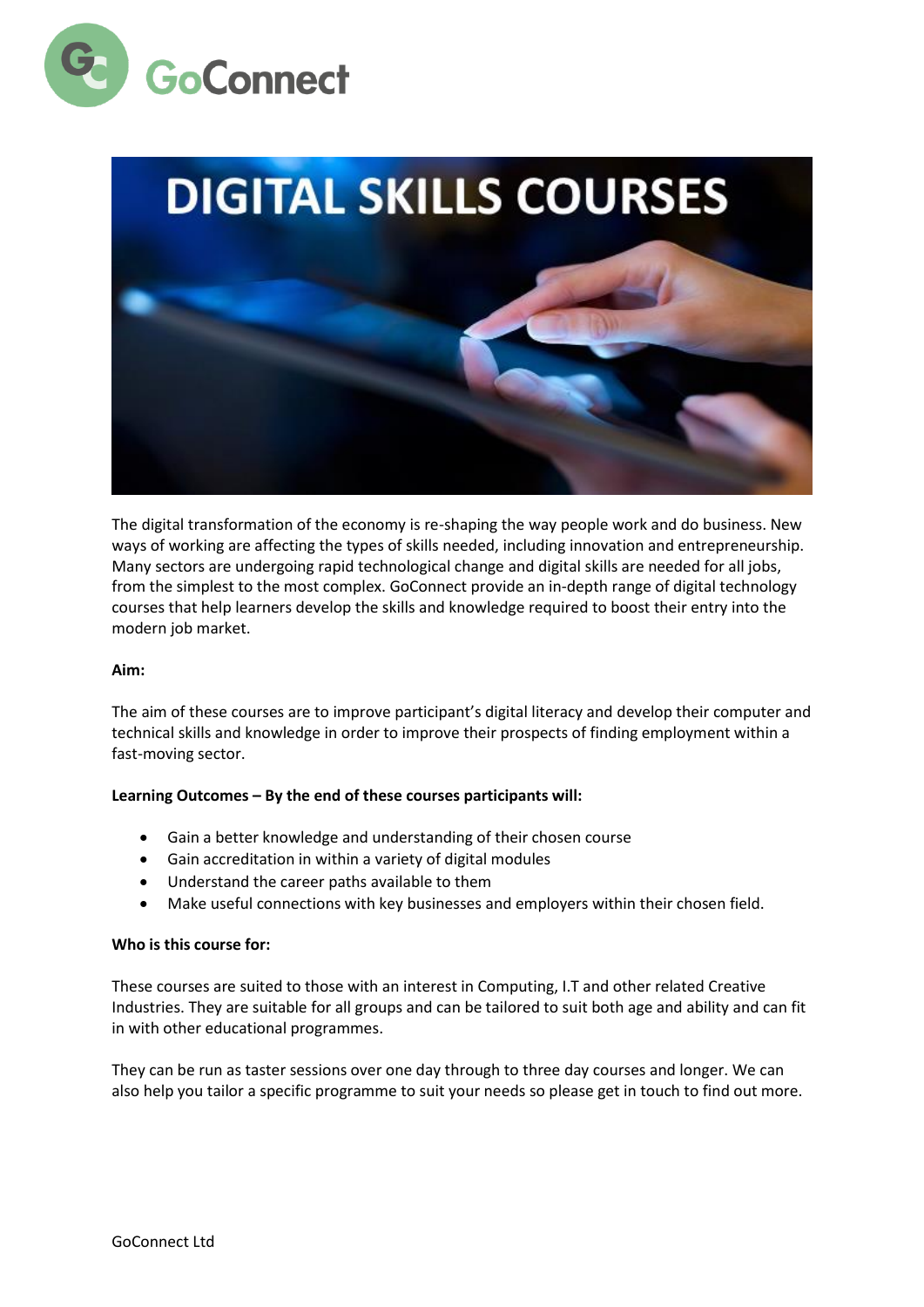

# **Digital Skills Courses**

## **Digital Skills: Introduction**

This digital literacy programme is a perfect introduction to computer usage for personal life. We cover the crucial aspects of digital literacy including the basic operation of a pc or laptop, web browsing, digital communication and online safety including email, social media platforms, online banking, and an introduction to basic office packages.

## **Digital Skills: Advanced**

Our advanced or follow up digital literacy course helps participants utilise digital technology to benefit a workplace. We focus on a small range of specialised software packages vital in a modern workplace and provide useful tools to support key work skills, time management, and securely managing company data. The skills gained from this course will boost young people's prospects of finding work within digital and technology industries.

## **Coding: Website Development**

This modern and practical course teaches the core skills required for developing professional quality websites. This programme is ideally suited to people with an interest in the digital technology sector and will provide them with the keys skills and technical attributes that are highly sought after within todays job market.

#### **Coding: Mobile App Development**

Mobile phone and tablet devices are widely used throughout the world and recent years have seen a huge growth in the software development companies who provide apps and other software. Our course encourages creativity and innovation and teaches participants the basics involved in producing apps for a range of smartphones and tablet devices.

## **Computer Parts, Hardware and Operating Systems - Building and maintenance**

This course is a great starting point for anyone with an interest in computers, technology or electronics. Participants will learn about the components that make up everyday computers and have the opportunity to dismantle and rebuild a machine to further enhance their learning and skills development.

## **Digital Skills: Social Media for Professional Development**

Social media is now a fundamental part of everyday life. Facebook, Twitter and photo sharing platforms have now become a viable marketing platform for small businesses to reach their target market. However, employers also use Social Media for recruitment, investigating candidates before they start interviewing. What does your social media profile say about you?

#### **Digital Skills: Developing a Youtube Channel**

YouTube is the largest video sharing platform in the world with over a billion users online. YouTube and even the mobile version alone, reaches more 18-34 and 18 - 49 year-olds than any single US TV